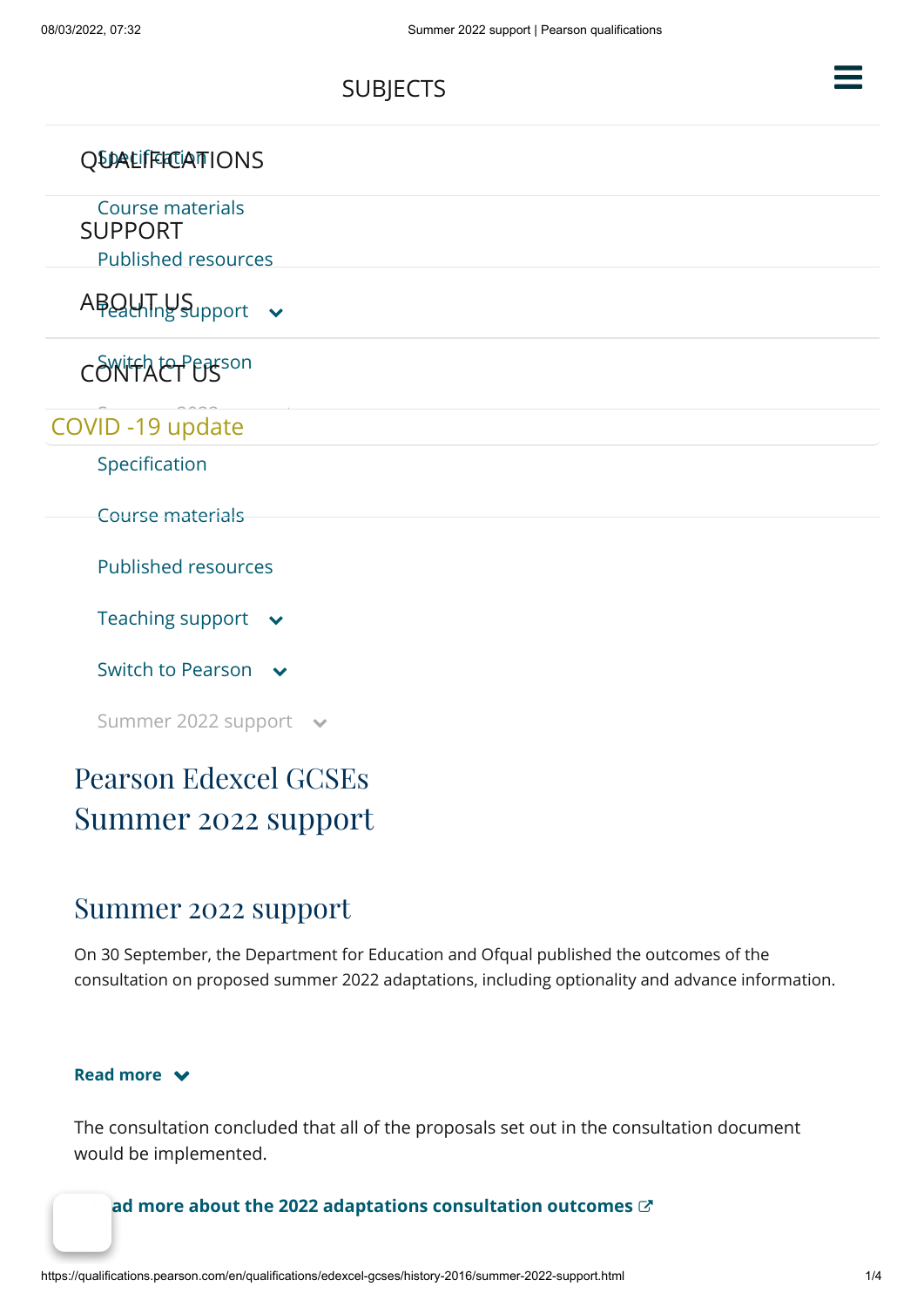For GCSE History, the following arrangements have been confirmed for summer 2022:

### **Optionality**

To make exams in 2022 less daunting, students will have a choice of topics on which they are required to answer questions, beyond a common core on the specification. This helps to address teacher concerns about the ability of students to cover all the required subject content in the time available.

For the Pearson Edexcel GCSE History specification, our centres will need to deliver only three of our four units. Alongside the compulsory Modern depth study, centres will have the option of choosing two of the following three units: Thematic study with historic environment, British depth study, and Period study.

# Support

We will be supporting you and your students every step of the way with the 2022 summer arrangements.

You can find the materials which we currently have available to support teaching and learning below, including additional revision support tailored to GCSE History that includes free teacher access to Pearson's Revise ActiveBooks\* for use in class, available until 28 June 2022.

**Access summer 2022 support**

Use our GCSE History entry code calculator to generate the correct entry code for your History (1HI0) candidates for Summer 2022 sitting.

### **[GCSE History entry code calculator](https://qualifications.pearson.com/en/forms/gcse-history-entry-calculator.html)**

\*You do not have to purchase any published resources to deliver our qualifications. Other Pearson Edexcel endorsed resources are also available.

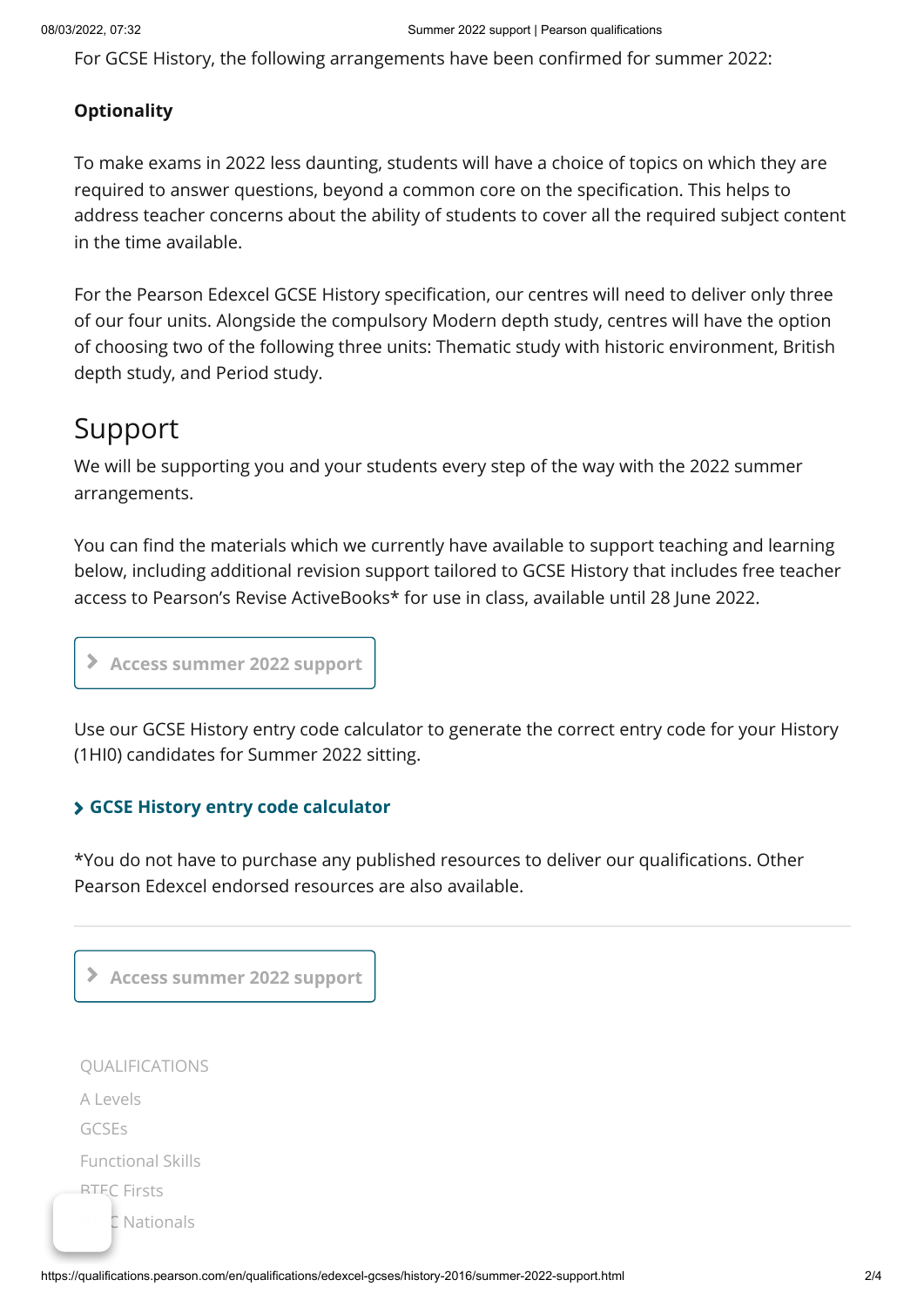[Apprenticeships](https://qualifications.pearson.com/en/qualifications/apprenticeships.html)

[SUBJECTS](https://qualifications.pearson.com/en/subjects.html)

[Maths](https://qualifications.pearson.com/en/subjects/mathematics.html)

[English](https://qualifications.pearson.com/en/subjects/english.html)

[Computer Science and ICT](https://qualifications.pearson.com/en/subjects/ict.html)

[Business](https://qualifications.pearson.com/en/subjects/business.html)

[Science](https://qualifications.pearson.com/en/subjects/science.html)

[Art and Design](https://qualifications.pearson.com/en/subjects/art-and-design.html)

[SUPPORT](https://qualifications.pearson.com/en/support.html)

[Teachers](https://qualifications.pearson.com/en/support/support-for-you/teachers.html)

[Students](https://qualifications.pearson.com/en/support/support-for-you/students.html)

[Exam Officers](https://qualifications.pearson.com/en/support/support-for-you/exam-officers-administrators.html)

[Work-based learning](https://qualifications.pearson.com/en/support/support-for-you/work-based-learning.html)

[Training](https://qualifications.pearson.com/en/support/training-from-pearson-uk.html)

[Contact us](https://qualifications.pearson.com/en/contact-us.html)

#### [ABOUT US](https://qualifications.pearson.com/en/about-us.html)

[About Pearson](https://qualifications.pearson.com/en/about-us/about-pearson.html) [News, media and policy](https://qualifications.pearson.com/en/about-us/news-and-media.html) [Become an examiner](https://qualifications.pearson.com/en/support/support-for-you/assessment-associates/vacancies/working-with-us.html) [Edexcel](https://qualifications.pearson.com/en/about-us/qualification-brands/edexcel.html) [BTEC](https://qualifications.pearson.com/en/about-us/qualification-brands/btec.html) [LCCI](https://qualifications.pearson.com/en/about-us/qualification-brands/lcci.html)

RELATED SITES:

[Edexcel Online \(EOL\)](https://www.edexcelonline.com/)

[Subject communities](https://support.pearson.com/uk/s/groups)

[Pearson UK](http://uk.pearson.com/)

[Schools and FE Colleges](https://www.pearsonschoolsandfecolleges.co.uk/)

[Pearson Clinical](https://www.pearsonclinical.co.uk/)

FOLLOW US



#### [Feedback and complaints](https://qualifications.pearson.com/en/contact-us/feedback-and-complaints.html)

[Legal notice](https://www.pearson.com/uk/legal-notice.html)

ty notice

de centre